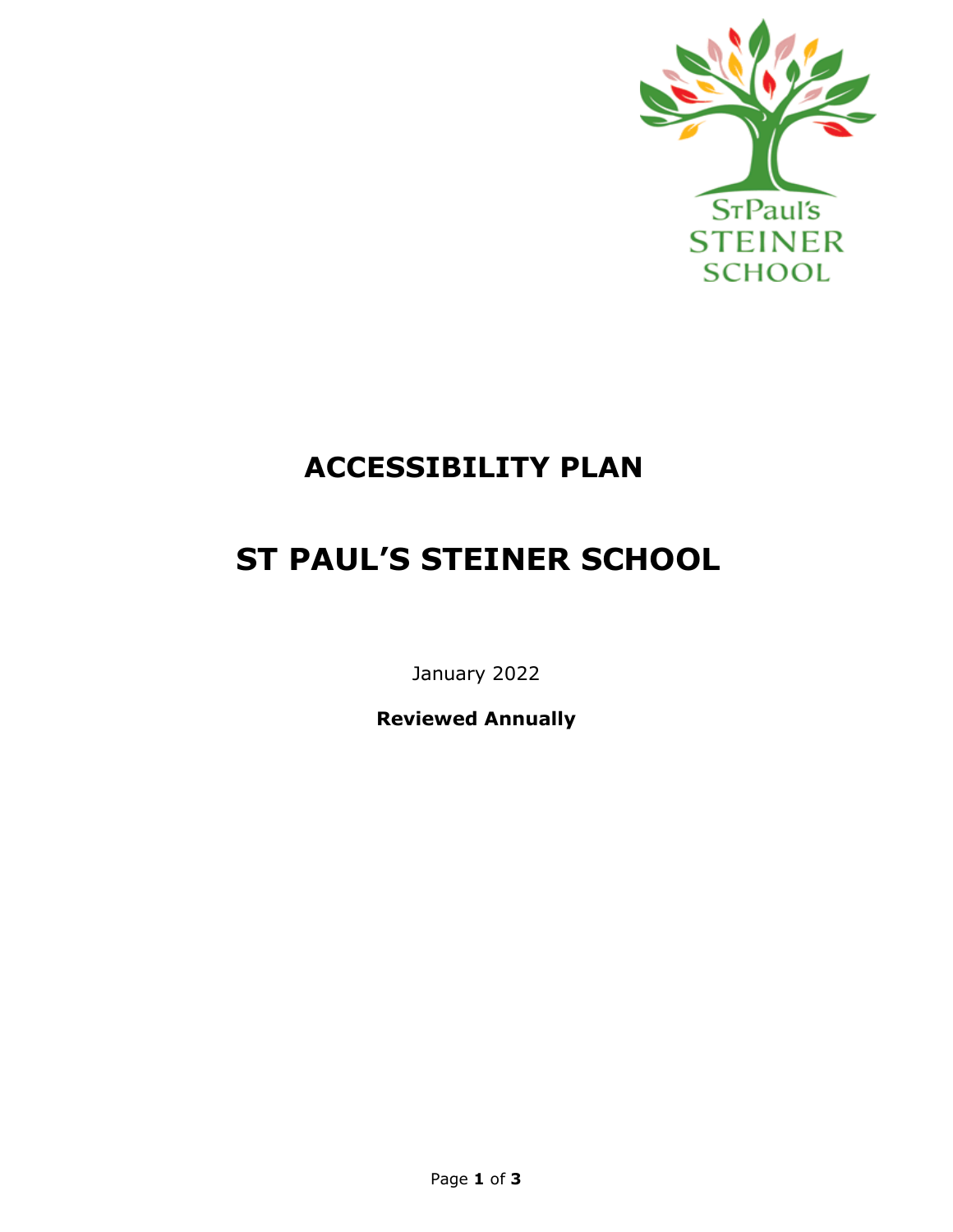### **Introduction**

This plan is drawn up in accordance with the planning duty in the Disability Discrimination Act 1995, as amended by the SEN and Disability Act 2001 (SENDA) and the Equality Act 2010. It draws on the guidance set out in "Accessible Schools: Planning to increase access to schools for disabled pupils", issued by DfES in July 2002.

### **Definition of Disability**

Disability is defined by the Disability Discrimination Act 1995 (DDA):

*"A person has a disability if he or she has a physical or mental impairment that has a substantial and long-term adverse effect on his or her ability to carry out normal day to day activities."*

#### **Key Objective**

To reduce and eliminate barriers to access to the curriculum and to full participation in the school community for pupils, and prospective pupils, with a disability.

#### **Principles**

- The school recognises its duty under the DDA (as amended by the SENDA) to publish an Accessibility Plan.
- The school recognises and values parents' knowledge of their child's disability and its effect on his/her ability to carry out normal activities, and respects the parents' and child's right to confidentiality.
- The school provides all pupils with a broad and balanced curriculum, differentiated and adjusted as required to meet the needs of individual pupils; and seeks to endorse key principles, which underpin the development of a more inclusive curriculum:
	- o setting suitable learning challenges
	- o responding to pupils' diverse learning needs
	- o overcoming potential barriers to learning and assessment for individuals and groups of pupils.

#### **Activity**

This section outlines the main activities which the school will undertake, and is planning to undertake, to achieve the key objective (above).

### **a) Education & related activities**

The school will continue to seek and follow the advice of Local Authority services, such as specialist teacher advisers and SEN inspectors/advisers, and of appropriate healthcare professionals.

Staff training will be completed where there is an identified need to ensure that those pupils with that need can access the curriculum effectively. Whether that be on health and safety or through specific differentiation for example.

The school will ensure that they continue to ensure that all areas of school life, curriculum and beyond are accessible to all students. During any planning phase for adaptation to the school